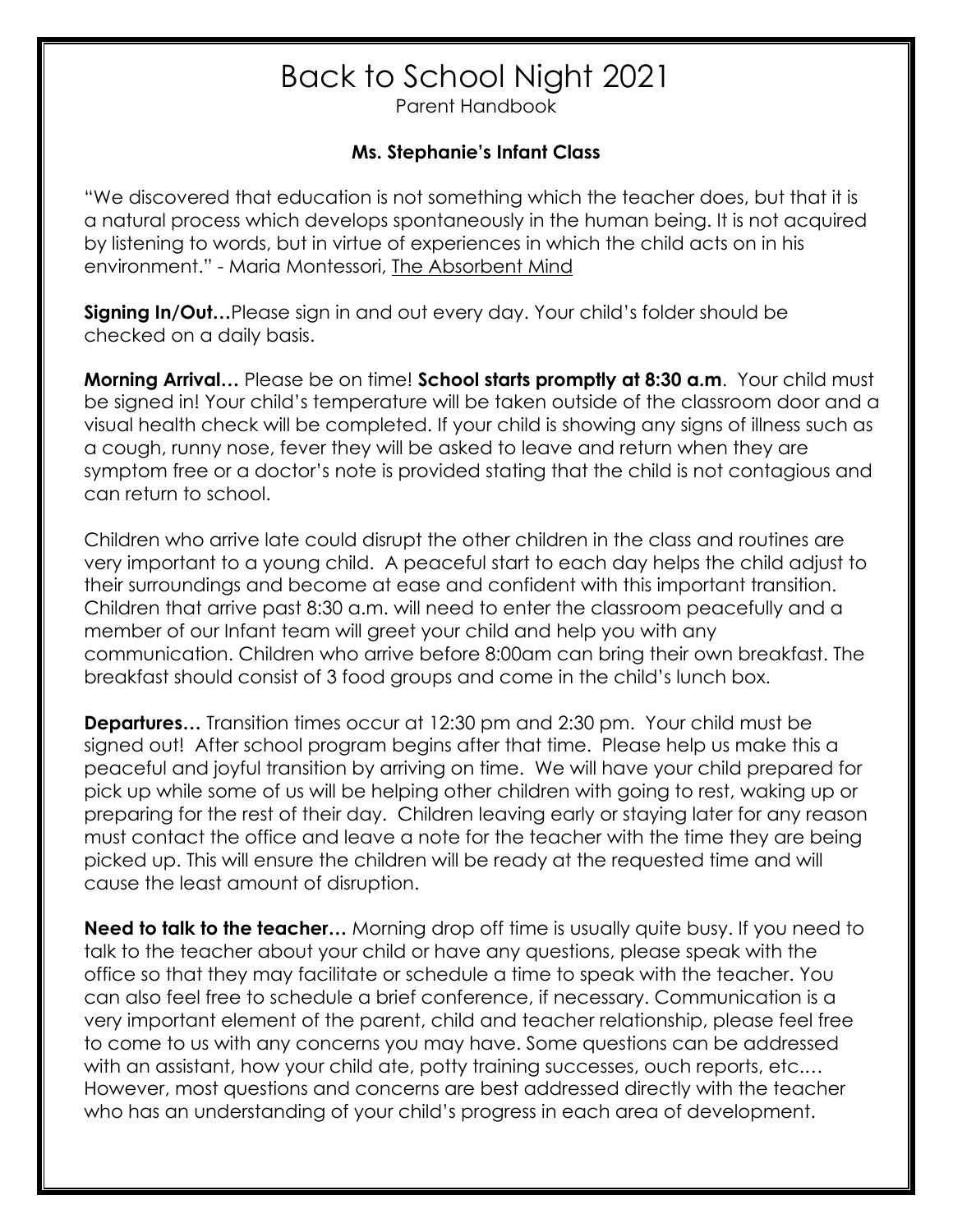**Observations…** Due to COVID-19 we are limiting the amount people entering the classrooms. As restrictions are lifted we invite and encourage you to observe our class any time. This is the best way to see what goes on in our unique Montessori environment. You can schedule an observation with me or the office. We usually wait 6-8 weeks to begin offering observations so that the children are settled in their routines.

**Language Development …** Talking, Reading, Singing, Counting, Grace and Courtesy lessons all contribute to your child's understanding of the world around them. Watching other people interact gives the child cues to try new ways to communicate and build relationships with others. Nature, books, photos, etc. are welcome to come to school on Wednesdays for your child to share with others at our morning group time.

**Field Trips…** Due to COVID-19 we will be postponing all field trips until further notice. Once field trips are safe and allowed the following information will go into effect. We generally will have the opportunity to go on 3-4 field trips away from the school. On these trips we will require parent volunteers. Transportation for these trips is usually being provided in vehicles of parents or guardians of the children enrolled in the school. We encourage you to participate in these trips. There may be times that the number of volunteers will have to be limited. If that is the case a sign-up sheet will be emailed out to all of the parents. To be a parent volunteer you will need to provide the following items to the office prior to the field trip:

- Show proof of valid driver's license
- Show proof of insurance (if driving)
- Show proof of immunizations:
	- Measles
	- **YEARLY** Influenza (Flu Shot or declination)
	- Pertussis (Whooping Cough)
	- TB Clearance (within the last year)

**Toys and jewelry...** Please do not allow your children to bring toys or jewelry to school. The special-ness of an item may be too tempting for other children, or the item may be lost or broken and cause hurt feelings. Jewelry and small items pose a safety problem as well.

**Children's Belongings …** Each child has a container to store extra clothing, a container for storing diapers and a bag for storing bedding. The youngest children also have a container for storing extra food. **We ask that all clothing, bottles, jackets and bedding are clearly labeled. Before coming to school, bottles need to be labeled and dated daily!** We need 2-3 extra sets of clothing at school at all times. If we send items of soiled clothing home, please send back equal clothing the next day.

**Birthdays…** Celebrating the day of your child's birth is very important and special. Our birthday celebration allows every child the joy of sharing some of the more meaningful/exciting events in the child's life. We will supply a cake, frosting and decorations on your child's special day. You may bring in a special fruit for their celebration. We will also give you a birthday card from the class as a memento of the celebration.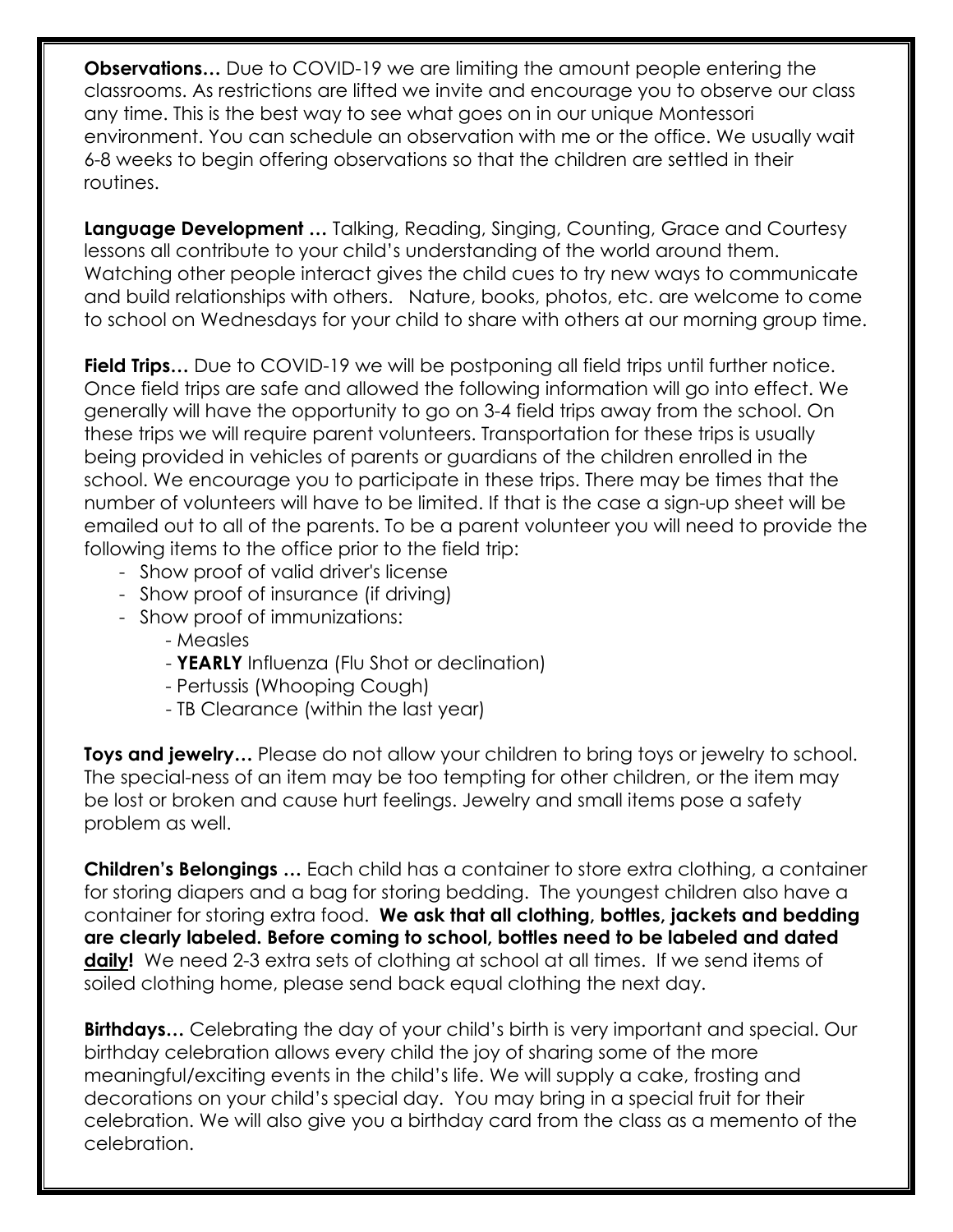**Allergies…** Please check our board for any food restrictions for the classroom. If your child has any special dietary requirements, please let us know immediately. We may ask for you to provide back up snacks for us to keep on hand at the school. We will place a list of your child's allergies in our snack cabinet to take precautions with all foods offered.

**Low Sugar Policy…** We support a healthier approach to snack and lunch again this year. We are asking that no high sugar products be sent to school with your child at any time except for special parties and celebrations. This includes cookies, cupcakes, fruit punch/high sugar juice, candy, syrup, cake, donuts, etc. These foods have been found to alter behavior of children in many ways and lead to an unhealthy lifestyle. Please help us in keeping our children happy and healthy. Any items we feel do not observe our low sugar policy will be saved and replaced with a healthy alternative and given back to you at the end of the day. There will be a nominal fee for this service.

**Snack…** Each month your child will have the opportunity to host their own snack day. Snack must be brought to school before 8:30 am on your designated day. If you are unable to bring the snack on time for any reason, please bring in the day prior to make sure it gets here. We prepare snack before school daily. This helps our mornings go smoothly. Please let the teacher know if you are not sure about an item or amount and she can clarify it for you. We are always open to new ideas or foods from different cultures, etc. Snack menus are available on our website at https://www.montessoriacademyca.com/snack-schedules for your reference.

**Lunch… All lunches require a bag and an ice pack.** Lunch must consist of 4 food groups. Please pack the appropriate portion for your child. Please pack healthy items for your child's lunch. Chips, chocolate milk, cookies, pudding and other similar items should not be brought to school. If you would rather not pack a lunch, the school does offer a hot lunch option which is an additional cost. The hot lunch order form and schedules are posted on our website https://www.montessoriacademyca.com/hotlunch for your reference.

**Nap/Rest time…** Each toddler is offered a time of rest between 12:00pm and 2:30pm. It is very important that your child has everything he/she needs to make this time peaceful and restful. Please be sure to bring your child's bedding in on Mondays and take it home on Fridays.

"If education recognizes the intrinsic value of the child's personality and provides an environment suited to spiritual growth, we have the revelation of an entirely new child, whose astonishing characteristics can eventually contribute to the betterment of the world." - Maria Montessori, Peaceful Children, Peaceful World